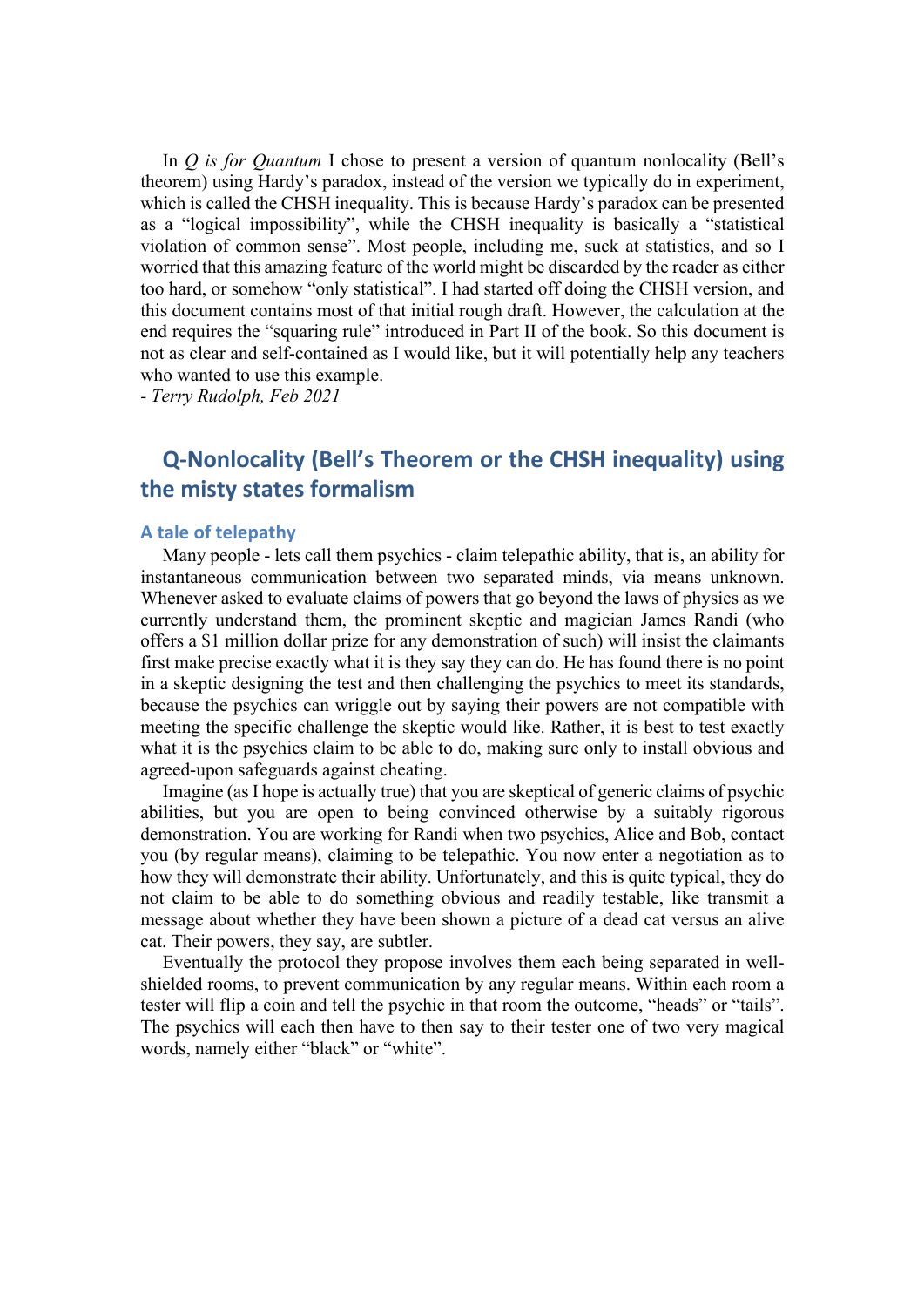

So far so good. They then propose they will have demonstrated they are psychic when their answers obey the following conditions:

**Proposed test of telepathy 1:** *When the two coin flip outcomes are the same, then the psychics will always announce the same color, when the two coin flip outcomes are not the same, they will always announce different colors.*



If Alice and Bob are telepathic they can certainly win this "game" every time - Alice just telepathically tells Bob whether her tester flipped heads or tails, and which color she said. In fact she need only tell him the coin flip outcome, they can pre-decide the colors to assign to each flip. So would you agree that this was a suitable test of telepathy? Hopefully not. The issue is that no telepathic communication is required for the psychics to win the game every time it is played. All they need to do is pre-agree that if the coin flip in their room is heads they will announce "white" and if it is tails they will announce "black".

After you point this out to them, Alice and Bob come back with a slightly different proposal:

**Proposed test of telepathy 2:** *When the two coin flip outcomes are the same, then the psychics will always announce different colors, when the two coin flip outcomes are not the same, they will always announce the same color.*

Would you now agree that passing this test demonstrates telepathy? Again, hopefully not, because once again there is a simple way for them to win the game every single time that requires no telepathic communication. They need only agree that Alice will say "black" and Bob will say "white" when each psychic's respective tester flips heads, while Alice will say "white" while Bob will say "black" when their respective tester flips tails.



How to win test 2 without telepathy:

| Tester | Alice | Tester | طحكا  |
|--------|-------|--------|-------|
| Heads  | Black | Heads  | White |
| Tails  | White | Tails  | Black |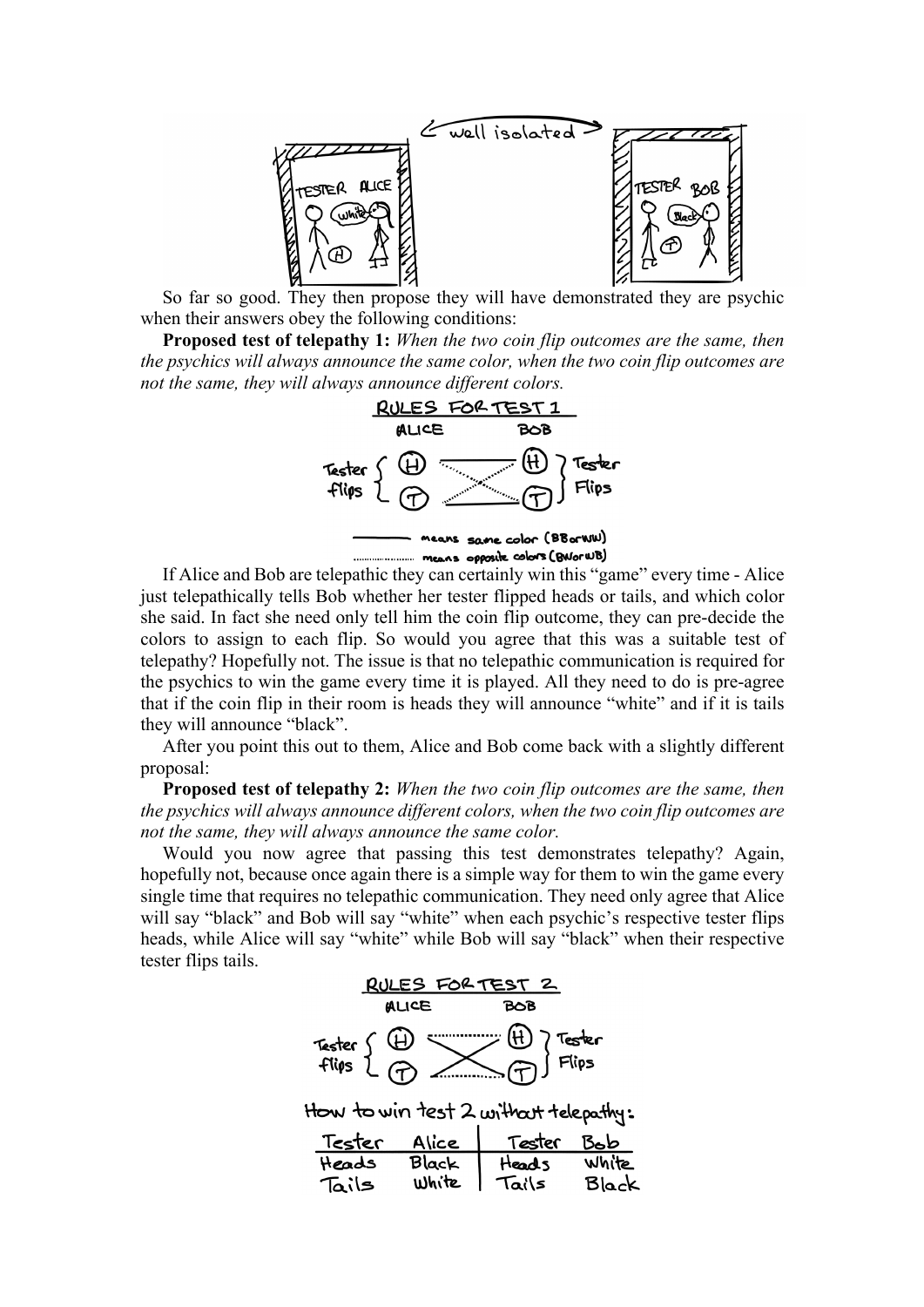After once again pointing out this is not a suitable test of telepathy, Alice and Bob come back with:

**Proposed test of telepathy 3:** *When the coin flip outcomes are both heads, then the psychics will always announce different colors; when either (or both) of the coin flip outcomes are tails they will always announce the same color.*

Now the rules for this game are a bit more complicated, and I would encourage you to stop now and think about possible strategies for Alice and Bob. You should try and prove that they cannot pass the test (win the game, as it were) for certain.<br><u>RULES FOR TEST 3</u>



TRY to win test 2 without telepathy:

| Tester | Alice | Tester Bob   |       |
|--------|-------|--------------|-------|
| Heads  | Black | <b>Heads</b> | White |
| Tails  | ????  | Tails        | Black |

There are a couple of different ways to analyze this third game (assuming Alice and Bob are not actually telepathic!). One such analysis goes: Imagine Bob will say "white" if his tester says "tails". Bob's answer when he is told "tails" must agree with Alice's answer, regardless of which flip outcome she gets, so she must answer "white" for both "heads" and "tails". But then what color can Bob answer for "heads"? If he answers "white" it will violate the rule they must give different colors when both get told "heads", and if he answers "black" it will violate the rule they must give the same color when Alice gets "tails". Changing Bob's initial color choice for "tails" to "black" won't help, it will just interchange black and white in the whole argument. In the figure I have indicated a different attempt, that also doesn't work.

I recommend grabbing a piece of paper and trying yourself to find a strategy for Alice and Bob where they can win every time. Because, while you may think this is all a bit silly, it will take us somewhere really amazing. You need to completely convinced either by my argument, or your own analysis, that the psychics cannot win the game every time, and in fact at most they could expect to win 3 out of 4 games on average, or three-quarters of the time. In fact they can win the game three-quarters (75%) of the time by just answering "white" all the time (meaning they only lose when both testers flip heads). For this reason we will need to test them playing the game many times - if we only test them a very small number of times(or even just once), there is some chance the psychics do win every time.

Let me harp on a little longer about the psychics' options if they are not telepathic. Perhaps it is a mistake for them to pre-determine their strategy? Maybe they should only decide on a "black" versus "white" answer once they know the coin flip they are told by their tester? For example, they could use a coin flip of their own and base their color choice partially on the outcome. Can you see why such a "non-deterministic" (i.e not pre-determined) strategy won't really help? In effect it makes the other psychic even less sure what their partner is answering, and that cannot help them win in the long run. It could, if they got very lucky, help them win in the short run. Once again we see we need to test them multiple times to be sure they didn't just get lucky.

Understanding all this, you and Randi agree that if they can win this third game one hundred times in a row then they will win the \$1 million.

At this point, the psychics come back and say something to the effect of "Well we aren't sure we can win it every single time, but we can use our telepathic powers to win more than 80% of the time".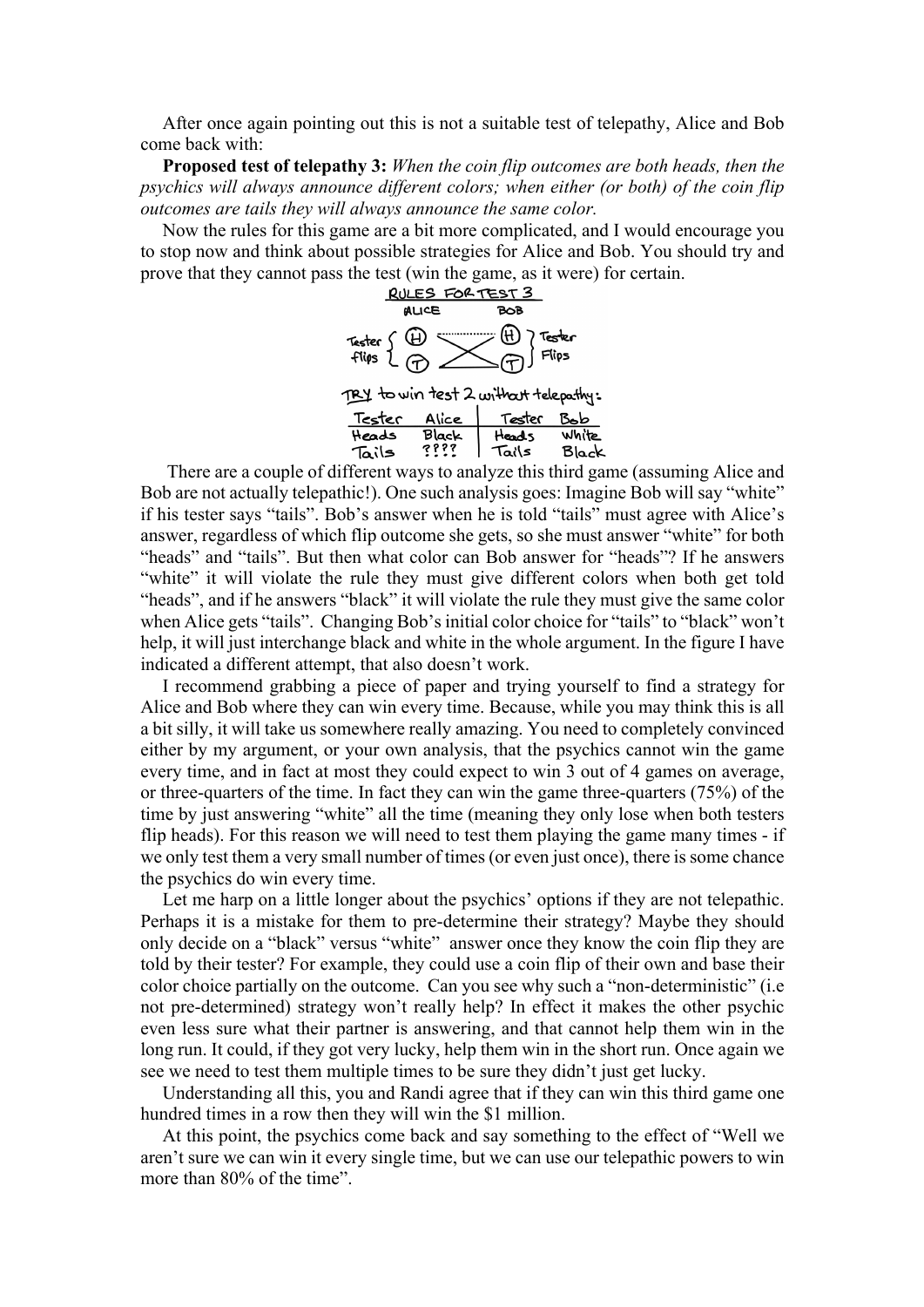Immediately you get suspicious, because you know that just by getting lucky the psychics might hope to win 80 or more out of 100 trials, even though on average we would only expect them to win 75 (three-quarters of 100) times. Winning an extra 5 times just by pure luck doesn't seem so unlikely.

But hopefully if you increase the number of trials you should eventually be able to decide for sure whether they are winning 75% of the time, or whether they are winning more like 80% of the time. For instance, if you make them play 1000 times, then if they are not psychic you and Randi expect them to win around 750 times, while they claim they can win more than 800 times. Should you give them the money if they do? Maybe they could get lucky and win the extra 50 times? An extra 50 wins is definitely less likely than an extra 5 wins, but perhaps it can still be achieved if they are lucky? If so, exactly how lucky would they need to be?

Calculating odds like this is tricky. Fortunately, you have your friend in the bank, the same one who gave you inside information when you were robbing them in Part I. Unlike most people who work in banking, your friend actually understands this kind of thing. He suggests that you have the psychics play the game 10000 times. Then without telepathy they would win on average 7500 times. He calculates the chance of them exceeding 8000 wins, and finds it is absolutely and utterly, mind-numbingly ridiculously small. It is so small that you have more chance winning a game where I take one grain of sand, mark it somehow, and hide it anywhere on any beach in the whole world, or anywhere in the Sahara desert as well. You then walk around the whole world blindfolded, sifting through all those sandy beaches, dragging yourself through that lovely desert, and at some point you grab a single grain of sand. The chance that you grab the same grain that I marked is still greater than the chance the psychics can win the game more than 8000 in 10000 times.

Once you understand all this you and Randi agree with the psychics that this is a fair test. You even get a bit carried away, and offer to throw in a couple of genuine gold bars you came across recently as well.

## **Playing the games**

The day of the test comes, and there is much fanfare as the world's media descends. Alice and Bob show up. Hang on, what is this? They are each carrying a very large number of boxes that they want to take into the room with them. They say that there is nothing in the rules that does not let them have some `telepathic aids'.

Now, given more time and without the glare of the media, you would hopefully realize that you should contact me or some other nerd just to be sure you haven't missed something. But here is the thing: You and Randi are fully convinced that you have managed to completely isolate the two rooms that each psychic/tester pair will be closed into. What could it really matter if Alice and Bob bring some stuff in with them? Even if they bring in powerful supercomputers to help them do complicated calculations that might somehow help determine the color they announce to each coin flip, you are sure from the arguments presented above that they cannot win each individual game more than 75% of the time. Of course you understand from your bank escapade that a misty computer can do some calculations faster than a supercomputer, but all the computing power in the world isn't going to change the fact they ultimately need to answer "black" or "white" according to some simple rules that are easily shown to not be consistently achievable. So you let the test go ahead.

Since you and Randi are the ones with serious money at stake, you have decided as an extra hedge against possible cheating ("hey skeptic tester friend, want half a million bucks and a gold bar?") that you each will act as a tester.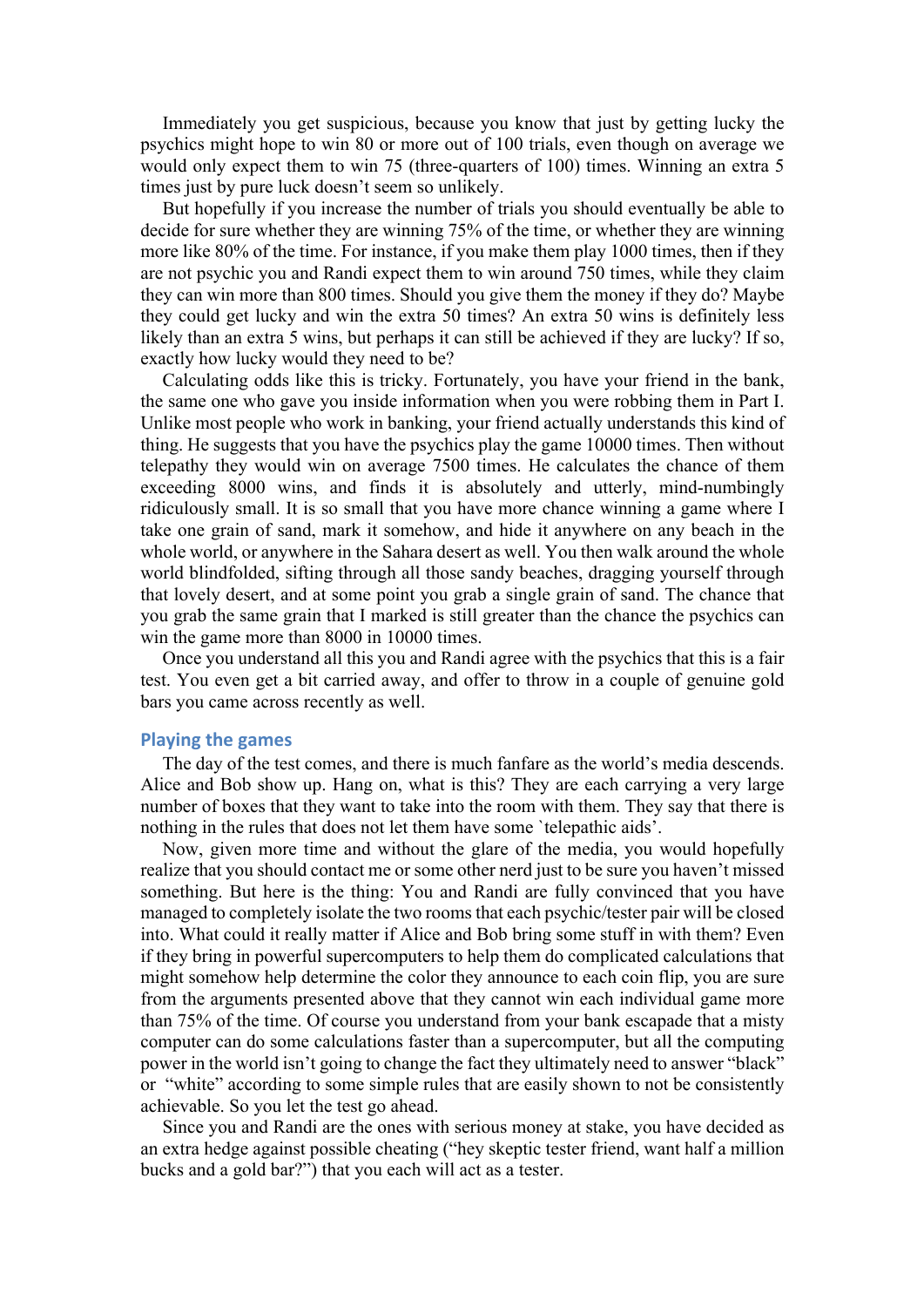When you get into the room with Alice you find that she has brought in a huge pile of small boxes, each labeled STORAGE and numbered from 1 to 10000. There are also two larger boxes, one labeled HEADS and the other TAILS, each of which have a hole in the top and a hole in the bottom.

The test begins. You flip your coin and it comes up "heads", which you call out to Alice. Alice then takes the small box labeled STORAGE 1 over to the HEADS box. She places it right above the top hole and then pulls some kind of lever on the side of the STORAGE box. Almost immediately a black ball falls out from the bottom of the HEADS box. "My first answer is black" Alice tells you. You write it on the piece of paper you brought to record the coin flips and corresponding black/white answers.



You can only assume that the ball which fell out from the bottom of the TAILS box came from within the STORAGE 1 box. But you didn't manage to get a glimpse of it before it fell through. The next time you try a bit harder, but to no avail. This time the coin comes up tails and Alice takes STORAGE 2, holds it just above the TAILS box and pulls the lever. This time the ball that drops out the bottom is white and Alice says "white" is her answer. For someone supposedly being telepathic Alice is acting quite brusque and business-like. "Next" she says impatiently.

 After a full day, with the test drawing to a close, you have seen the same procedure repeated thousands and thousands of times. Each time, according to the coin flip you announce, Alice holds the next unused storage box above the HEADS or TAILS box, pulls some kind of release lever and waits for a ball to drop out the bottom. She announces "black" or "white" according to the color of that ball.

After the end of the 10000 repetitions of the game you and Randi meet up and exchange stories. He had the exact same experience with Bob as you had with Alice - Bob also based his black/white announcements on the color of a ball which fell out of a storage box held above a HEADS or TAILS box.

You and Randi now sit down and start the laborious process of counting up how many times the psychics won. That is, how many times did they say the same color when one or the other of you flipped tails, but opposite colors when both of you flipped heads?

When you add it all up you find that the psychics have won 8120 times, which far exceeds the 8000 times you agreed they needed to exceed to win the cash and the gold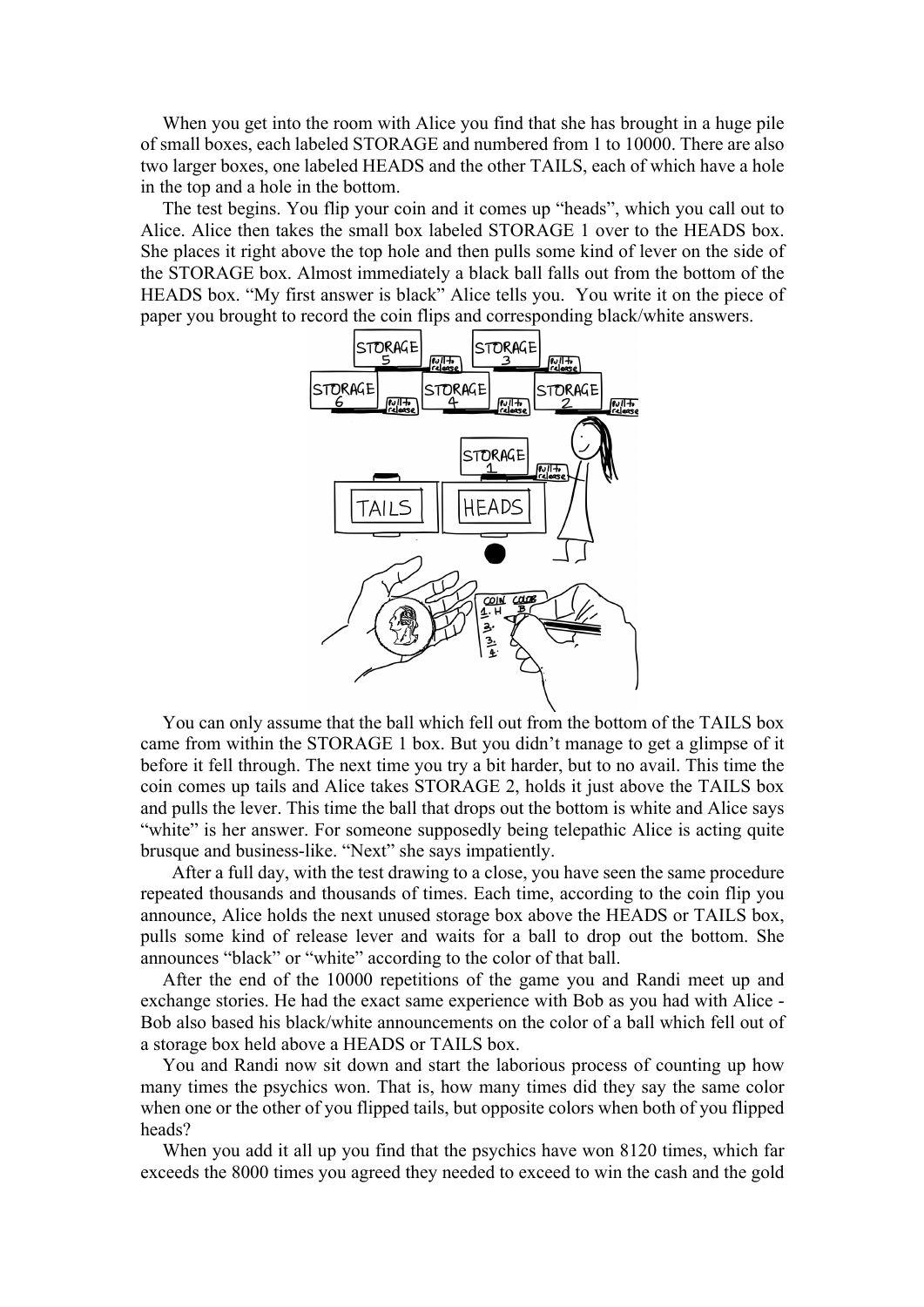bars. A little nervous (you, not Randi, he's chilled about everything) you do the adding up again - maybe having that drink while doing math wasn't a great idea and you just messed up the counting? (For that matter, are you old enough to drink a beer yet?) You find that you were correct the first time, the psychics have definitely exceeded 7500 wins by a long way.

I don't know about you, but if it was me I would be very, very suspicious at this point. Randi you can likely trust, although maybe given what is at stake even he should be suspect. Because remember, what is at stake is not just money, it is something far more important: it's the possibility of some kind of psychical connection that defies the known laws of physics.

#### **What went wrong?**

Assuming for the moment you trust Randi, your suspicions will first fall on the isolation rooms. All it takes to win the game every single time is for information about the coin flip outcome in the other room to be available. For instance, perhaps hidden inside the HEADS and TAILS boxes is a cellphone of some form, which sends a message to the other room? While you have completely shielded the rooms to all known types of signals, there could be ones you don't know.

On the face of it there will never be a way to completely shield a room. However, all known signals capable of carrying information share one common feature - they travel at a speed no faster than the speed of light. Now light travels very fast, but not infinitely fast. So one way to ensure no signal is sent is the following. You demand that after you tell Alice the coin flip outcome, she tells you her black/white answer (in effect the ball color) before there is time for a signal travelling at the speed of light to make it to the room where Bob and Randi are.

Because light travels so fast, even if you put the isolation rooms at the opposite ends of the earth there are only small fractions of a second during which the whole process must take place. I doubt you can even flip a coin fast enough. For this reason, when we do this experiment we use some electronic equipment to do the coin flip. We also use a mechanical version of Alice who can move very fast and who doesn't get tired. But in principle what we do is identical to the procedure I have just descried, and if we could afford to send Bob and Randi to Mars, then we would have plenty of time - up to half an hour for each iteration of the game, because Mars is so far away it takes even light from there a long time to get to us, and vice versa. When we do this version of a perfectly isolated experiment, we still find that Alice and Bob are winning the game waaaaay more than the 75% of the time that should be the maximum if there is no telepathic link between the rooms.

So how is it being done? The answer, as you may have guessed already, involves misty states of balls somehow.

#### **Let's get entangled up in the question: what is inside the storage boxes?**

Inside each storage box is a single ball. The balls within the storage boxes of the same number (remember Alice and Bob each have a storage box numbered 1, 2,... 10000) have been carefully prepared in the misty state:

# $[WW, WB, WB, BW, BW, -BB]$

The storage boxes are very carefully designed to not inadvertently look at the ball colors. As we know, looking at the color will destroy the mist. That is, if the storage boxes destroy the mist, then it would be as if they had been prepared randomly in one of the configurations in the mist. This would equate to a non-misty strategy which our psychics could have employed, and which we already saw could not help Alice and